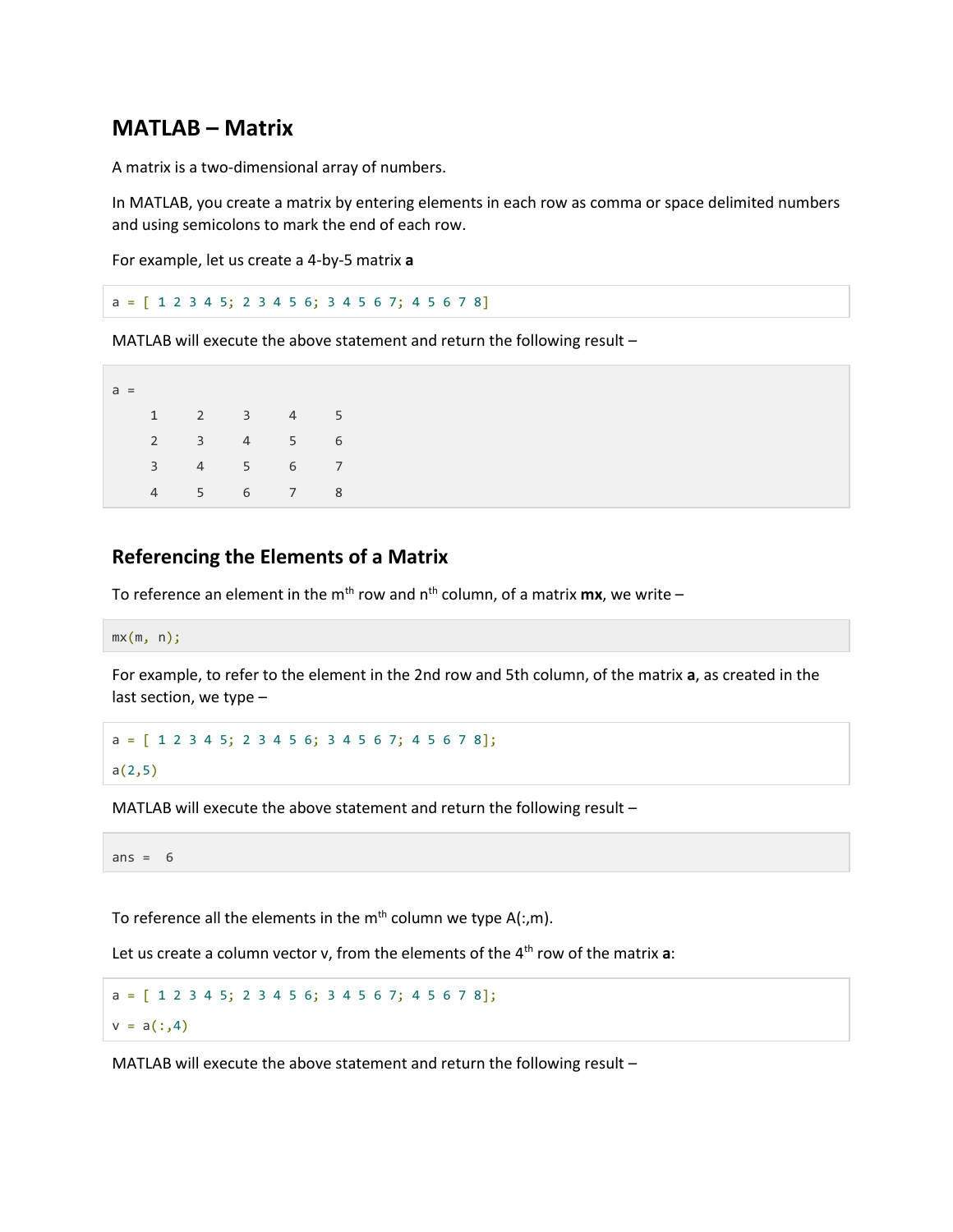| $V =$ |                |  |  |  |
|-------|----------------|--|--|--|
|       | $\overline{4}$ |  |  |  |
|       | 5 <sup>5</sup> |  |  |  |
|       | 6              |  |  |  |
|       | $\overline{7}$ |  |  |  |

You can also select the elements in the m<sup>th</sup> through n<sup>th</sup> columns, for this we write –

a(:,m:n)

Let us create a smaller matrix taking the elements from the second and third columns –

a = [ 1 2 3 4 5; 2 3 4 5 6; 3 4 5 6 7; 4 5 6 7 8];  $a(:, 2:3)$ 

MATLAB will execute the above statement and return the following result –

In the same way, you can create a sub-matrix taking a sub-part of a matrix.

```
a = [ 1 2 3 4 5; 2 3 4 5 6; 3 4 5 6 7; 4 5 6 7 8];a(:, 2:3)
```
MATLAB will execute the above statement and return the following result –

In the same way, you can create a sub-matrix taking a sub-part of a matrix.

For example, let us create a sub-matrix say taking the inner subpart of **a**:

| $3 \qquad 4 \qquad 5$ |  |
|-----------------------|--|
| 4 5 6                 |  |

To do this, write –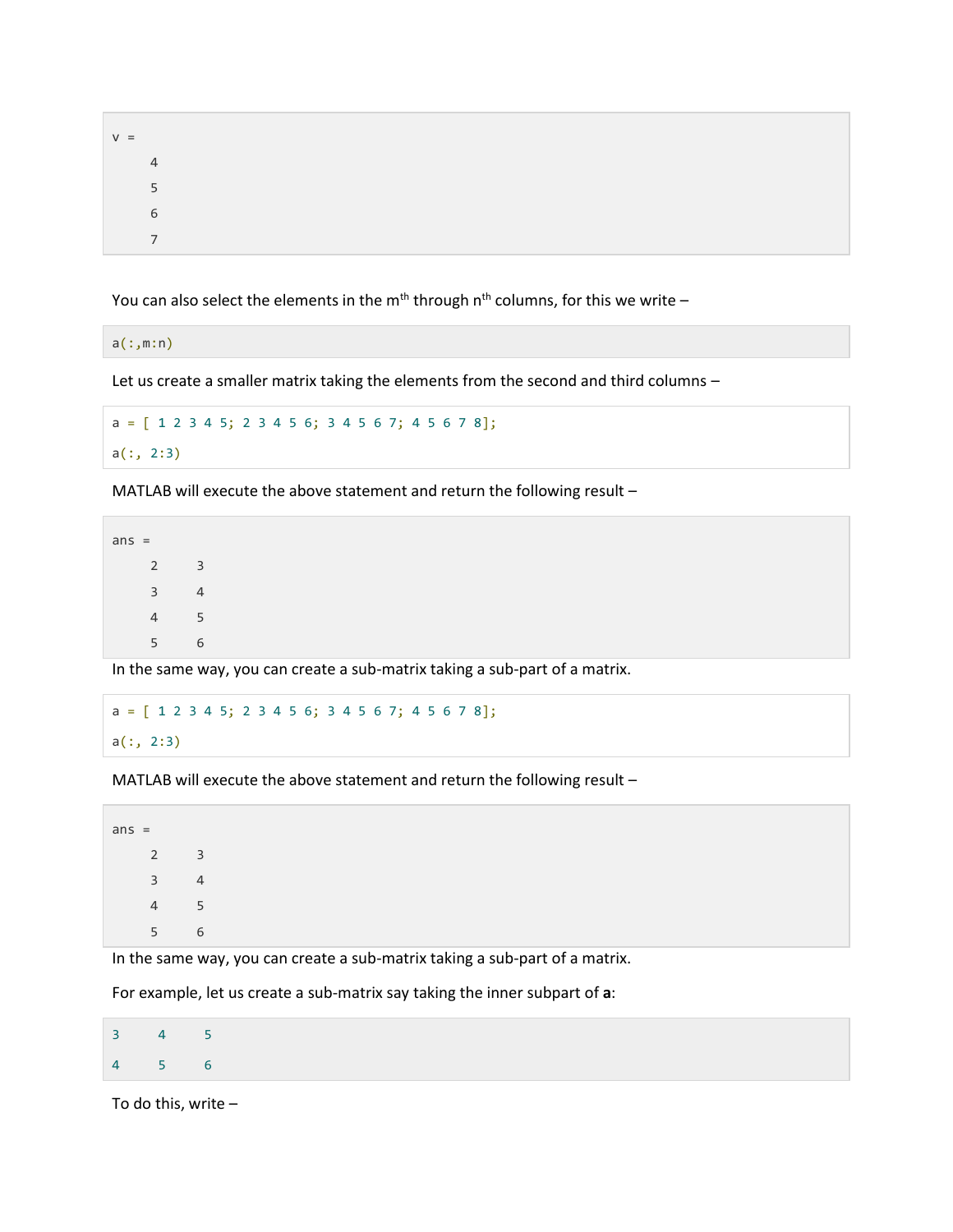$a = [ 1 2 3 4 5; 2 3 4 5 6; 3 4 5 6 7; 4 5 6 7 8];$  $sa = a(2:3,2:4)$ 

MATLAB will execute the above statement and return the following result –

 $sa =$  3 4 5 4 5 6

## **Deleting a Row or a Column in a Matrix**

You can delete an entire row or column of a matrix by assigning an empty set of square braces [] to that row or column. Basically, [] denotes an empty array.

For example, let us delete the fourth row of **a** –

 $a = [ 1 2 3 4 5; 2 3 4 5 6; 3 4 5 6 7; 4 5 6 7 8];$  $a( 4 , : ) = []$ 

MATLAB will execute the above statement and return the following result –

 $a =$  1 2 3 4 5 2 3 4 5 6 3 4 5 6 7

Next, let us delete the fifth column of **a** –

```
a = [ 1 2 3 4 5; 2 3 4 5 6; 3 4 5 6 7; 4 5 6 7 8];
a(: , 5)=[]
```
MATLAB will execute the above statement and return the following result –

| $a =$ |                |                |   |   |
|-------|----------------|----------------|---|---|
|       | 1              | 2              | 3 | 4 |
|       | $\overline{2}$ | 3              | 4 | 5 |
|       | 3              | $\overline{4}$ | 5 | 6 |
|       | 4              | 5              | 6 | 7 |